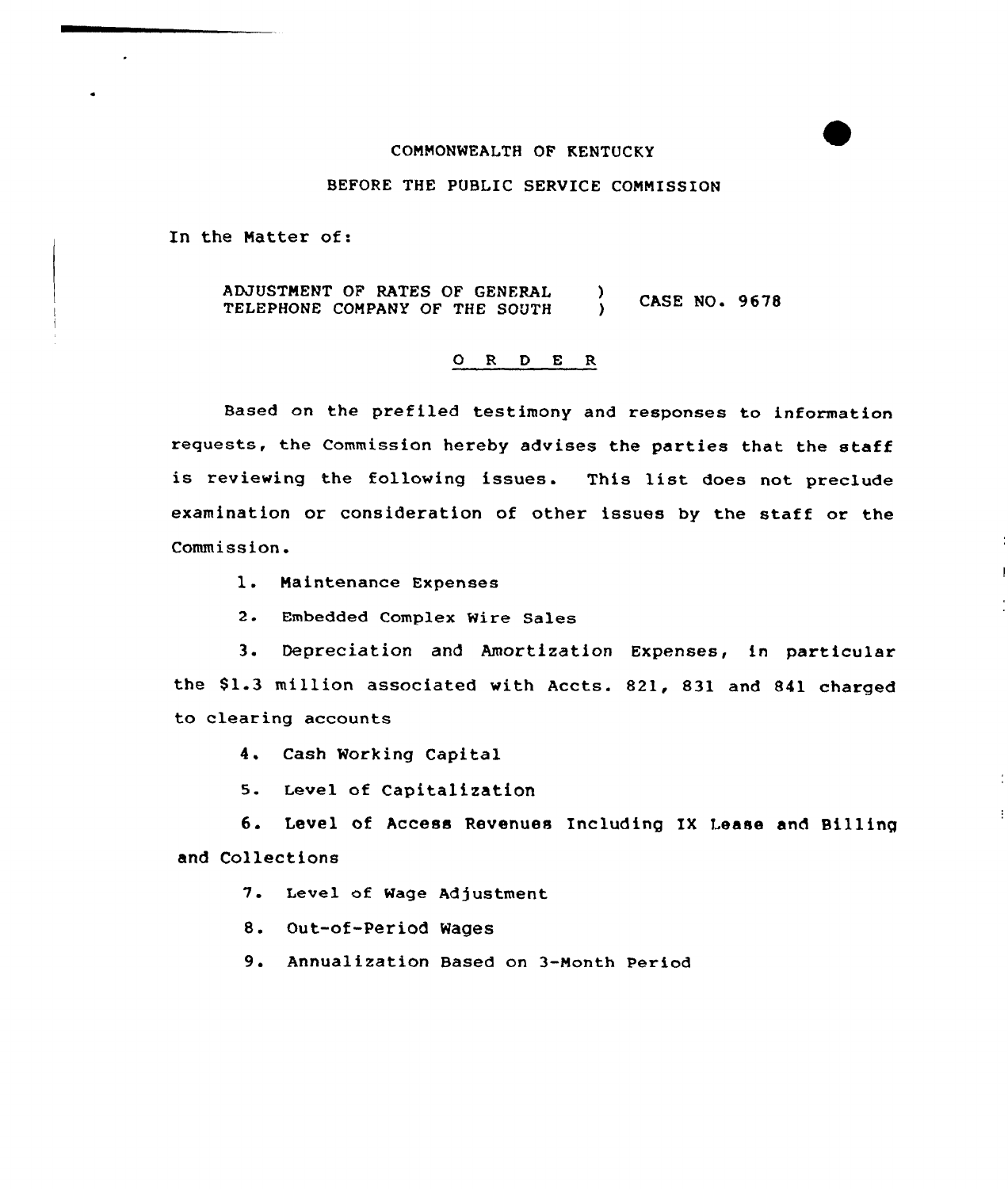#### $10<sub>z</sub>$ Affiliated Interests

 $\lambda$ . General Office Allocation

 $B.$ Allocations Among State Operations

 $\mathbf{c}$ . Publishing Company

JDIC and Interest Synchronization  $11.$ 

 $12.$ **TDC** 

13. Income Taxes and Amortization of Deferred Income Taxes

14. Employee Concessions

15. Other Current Regulatory Issues

 $A.$ Inside Wire

 $\mathbf{B}$ . Tax Reform Act of 1986

 $\mathbf{c}$ . Other (CPE, FCC Allocation Docket, etc.)

 $16.$ Allocation of Revenue Requirement to Basic Exchange Service

17. Exchange Schedule Rate Relationships

18. Local Exchange Cost of Service

- 19. Local Exchange Rate Group Consolidation
- 20. Elimination of Local Directory Assistance Exemptions and

# Call Allowances

- Private Line Services and Mileage Pricing  $21.$
- 22. Service Charges Pricing
- $23.$ Special Pricing of Local Exchange Services
- 24. Call Tracing and Repression of Call Tracing Bill Units

25. Late Payment Penalty

26. Local Operator Services Pricing

27. "Grandfathering" of 4-Party Service

28. Capital Structure